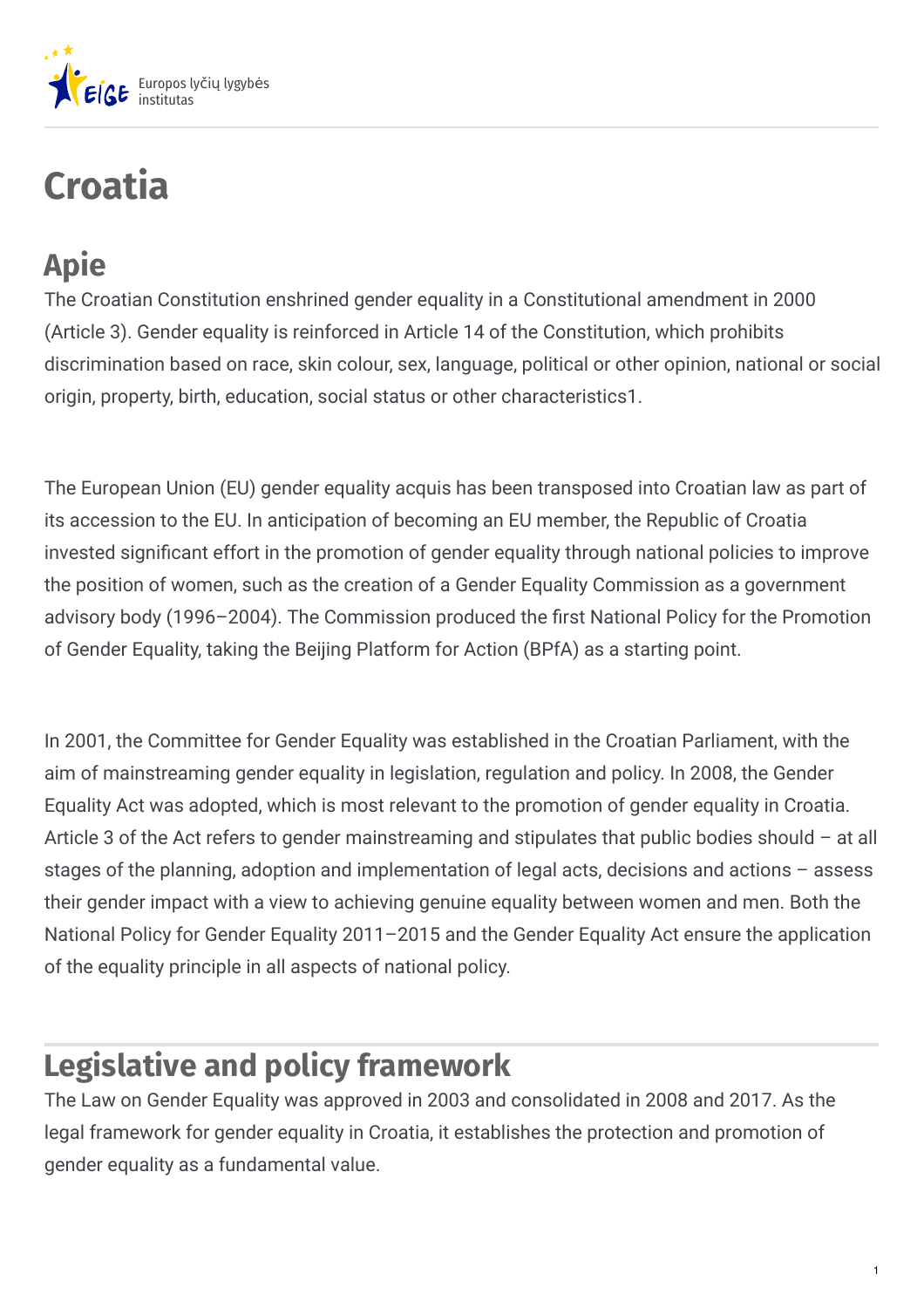The development of Croatian legislation on gender equality is closely linked to European integration and the country's 2013 accession to the EU. The European Directives regulating gender equality in occupation and employment<sup>[2]</sup> particularly influenced the Croatian body of legislation, as did the Directives on social services and security[3], with each transposed into national legislation.

The first National Policy for Gender Equality was developed and adopted for the period 2001- $2005[4]$ , followed by a plan for 2006-2010, and a final plan for 2011-2015[5]. As of 2019, the Office for Gender Equality is developing a National Policy for Gender Equality 2019-2022, in collaboration with other bodies of state administration, local and regional self-governments, and regional committees for gender equality. The previous National Policy plans aimed to redefine national priorities and to implement and introduce specific measures to reflect social and political circumstances and challenges. The strategic approach of these plans was also based on the commitments steming from Croatia becoming a Party to the various international treaties on women's rights and gender equality.

The Committee on the Elimination of Discrimination Against Women, in its 2015 recommendations on the implementation of the UN Convention on the Elimination of All Forms of Discrimination against Women (CEDAW) and, in particular, on the institutional mechanisms for gender mainstreaming, recommended that 'the State party increase the human, technical and financial resources, including at the county and city

committee levels, allocated to the Office for Gender Equality and the Ombudsperson for Gender Equality in order to improve their effective functioning as the national machinery responsible for the advancement of women and the full implementation of the Convention'[6].

#### Browse all Croatia laws and [policies](https://eige.europa.eu/gender-mainstreaming/countries/browse/croatia?tp[]=resource)

## **Structures Government responsibilities**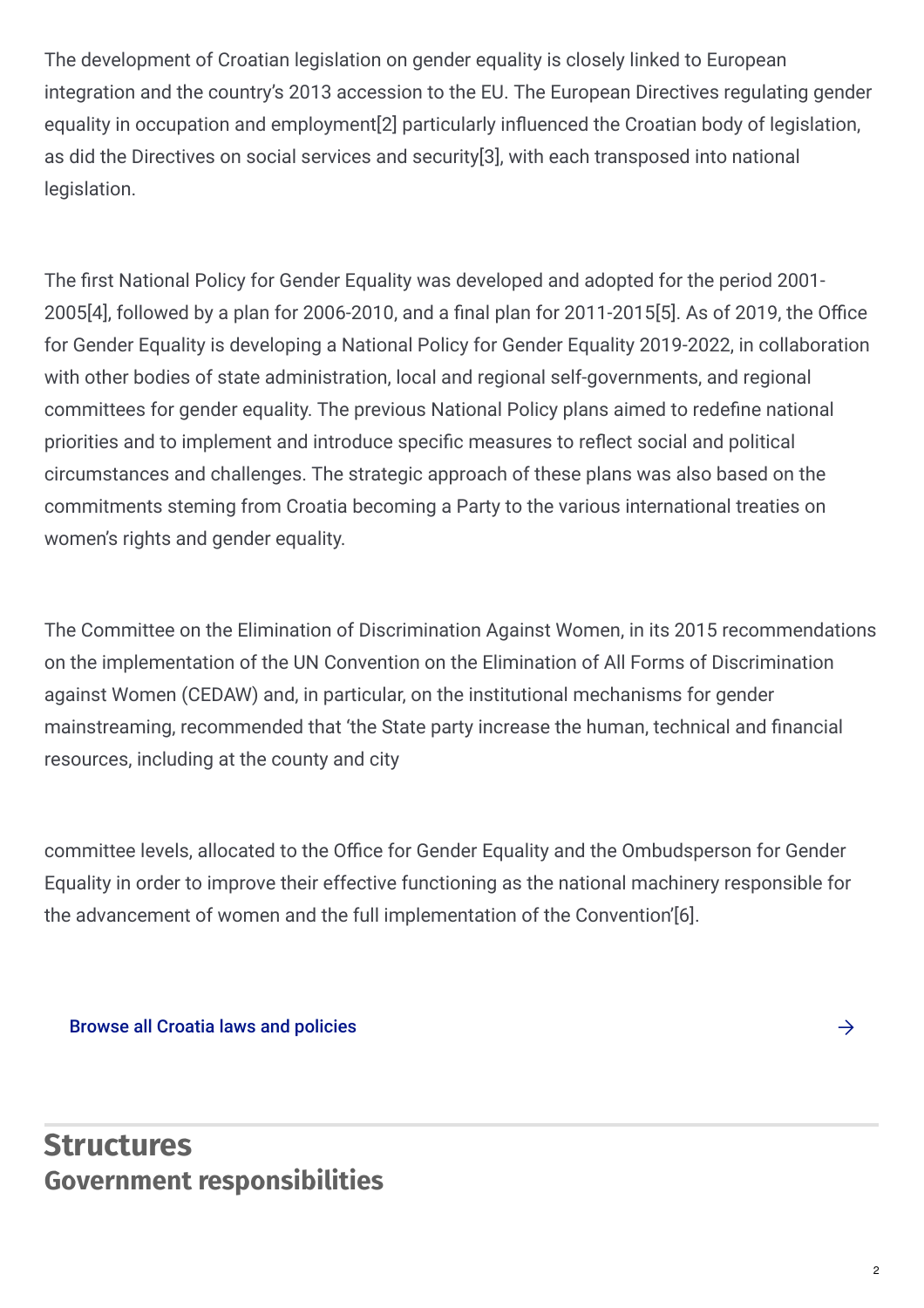Following the adoption of the BPfA in 1995, the Commission for Equality Issues was established in 1996 as the first government body with responsibility for gender equality policy, including monitoring and enacting relevant legislation. In 2000, the Commission was renamed the Gender Equality Commission, becoming the Office for Gender Equality in 2004.

The Office for Gender Equality is responsible for the development of national policy for the promotion of gender equality and supervision of its implementation, as well as oversight of compliance with laws and other regulations on gender equality in relation to international documents. It is also responsible for the preparation of national reports on the fulfilment of international standards.

The Office for Gender Equality has regional departments (Equal Opportunities Committees), organised at county, city and municipal level, that are responsible for promoting and coordinating all activities concerning gender equality and the advancement of women in society. There are a further 21 Gender Equality Committees at regional level, which are local advisory bodies tasked with promoting gender equality and implementing the Law on Gender Equality and the National Gender Equality Policy. Local Government Units may also establish municipal Gender Equality Commissions.

There is no specific cabinet minister with sole responsibility for the promotion of gender equality. Rather, the Office for Gender Equality consults and supports various ministries with tasks related to gender equality impact and policies.

### **Independent gender equality body**

The Ombudsperson for Gender Equality was established in 2003 and is Croatia's independent body. It is appointed (and dismissed) by the Croatian Parliament, at the proposal of the government.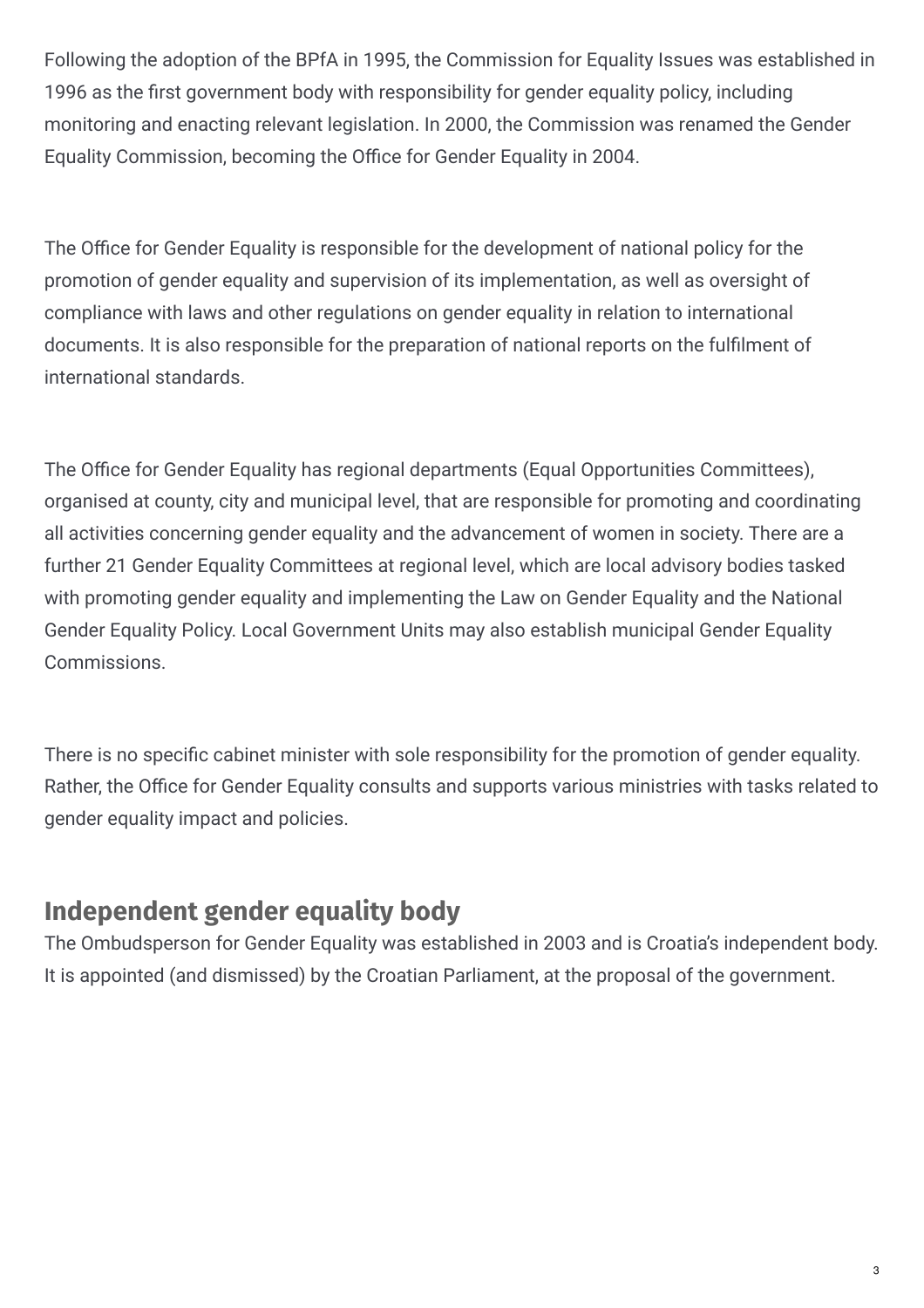In addition to the government, county and city Committees for Gender Equality and the Gender Equality Ombudsperson, some other institutions and offices support and implement equal opportunities, policies and gender mainstreaming. These include coordinators appointed within state administration bodies, in compliance with the Law on Gender Equality (Article 27). According to this Law, state bodies, units of local and regional self-government, public legal entities and legal entities predominantly owned by the state, and units of local and regional self-governments are obliged, at all stages of the legal acts, to evaluate the effects on the position of women and men, in order to achieve real equality.

### **Parliamentary bodies**

The Board for Gender Equality (established by parliament in 2000) is appointed (and dismissed) by the parliament, at the proposal of the government (Article 20 Law on Gender Equality), which shares this mandate with the parliament. The mandate of the Board corresponds to the election of parliament and it consists of 13 Members of Parliament (including the president and vicepresident) and three external members (recognised by professionals and NGO members in the field of gender equality and selected

through a public competition procedure). The Board's scope includes determining and monitoring the implementation of gender equality policy. In the process of adopting laws and regulations, the Board has the right and duty to promote and monitor the implementation of gender equality in the legislation of the Republic of Croatia. In the process of enacting laws and other regulations, it has the same rights and duties as the main (parent) working body in the area with respect to the promotion and monitoring of the application of the principle of gender equality in the legislation.

#### Browse all Croatia [structures](https://eige.europa.eu/gender-mainstreaming/countries/browse/croatia?tp[]=structure)

## **Methods and tools**

Note: the methods and tools listed under this section were the focus of EIGE's 2018-2019 assessment. If certain methods and tools are not mentioned in this section, this does not necessarily mean that they are not used at all by Croatia.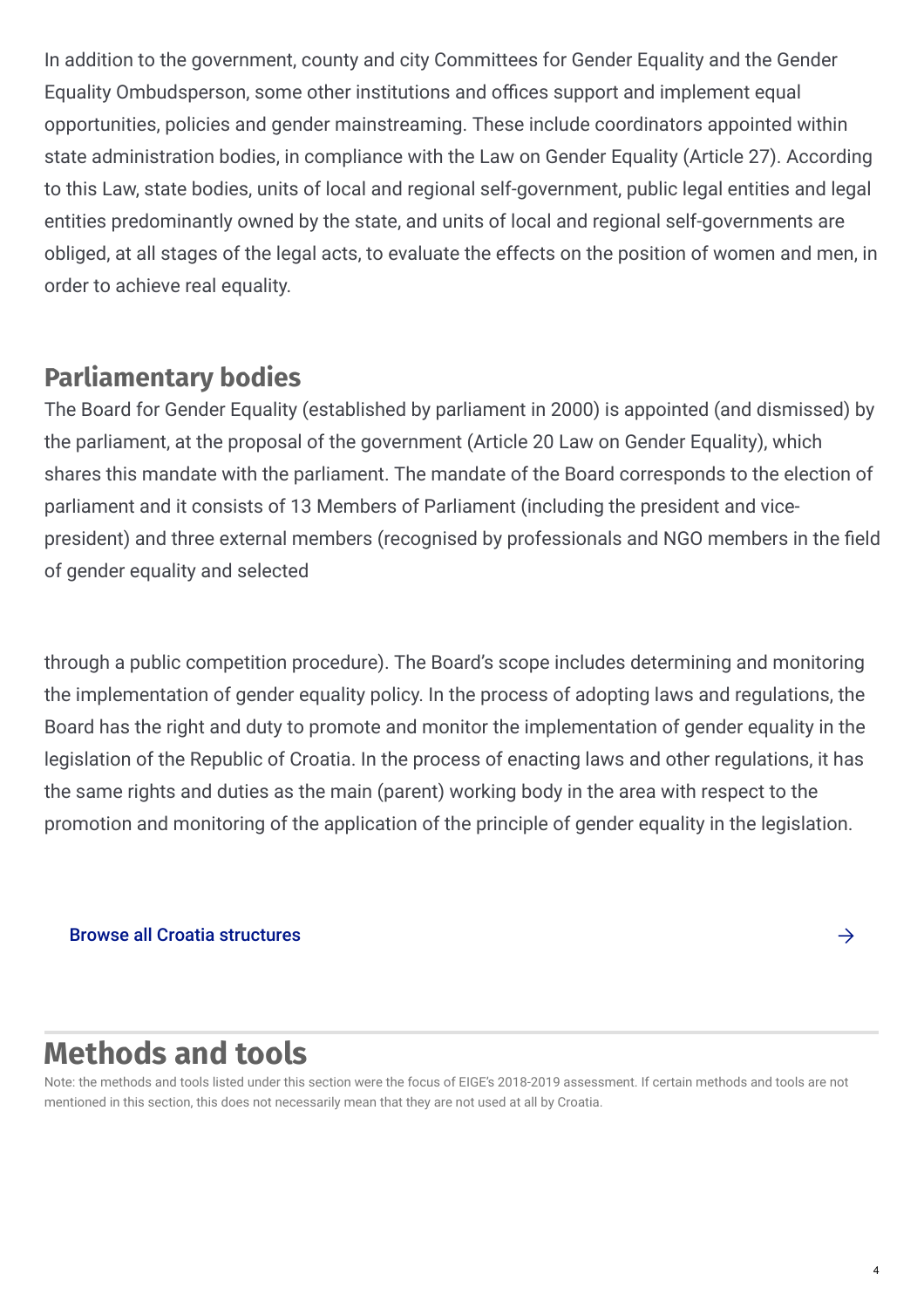The most relevant gender equality institutions generally undertake projects and develop handbooks aimed at promoting gender mainstreaming within government bodies, administrations and strategies. All of these actions form part of the policy framework for gender mainstreaming contained in the Government Programme 2016-2020.

The available guidelines for methods and tools chiefly concern gender analysis, gender indicators, gender monitoring, and gender statistics, but do not make sufficient reference to gender impact assessment and gender budgeting. These represent the main challenges for the future of gender mainstreaming policy implementation, particularly in light of Article 3 of the Law on Gender Equality (see above), requiring certain bodies to consider policy effects on the positions of women or men, in order to achieve real equality. These actors are also required to implement gender equality training for their employees.

## **Training and awareness-raising**

In accordance with the National Policies for Gender Equality and the action plans of elected bodies, there have been many campaigns, projects and publications to raise public awareness of gender issues (women's position in the labour market, violence, rural women), as well as training on general gender issues and more specific training on gender mainstreaming. Almost 70 % of the Office for Gender Equality staff are engaged in such activities, with each member of staff spending some eight hours a year in voluntary training.

## **Gender statistics**

According to Article 17 of the Law on Gender Equality, all statistical data and information on persons collected, recorded and processed by state authorities, bodies of local and regional selfgovernment bodies, and legal and natural persons performing regulated activities must be reported by gender. These shall be made available to the public, in line with the regulations governing the protection of personal data and the provisions of a special law governing the area of official statistics.

The Statistical Yearbook of the Republic of Croatia (the main report of the Croatian Bureau of Statistics) presents all data as gender-disaggregated. The Bureau has also prepared special 'Women and Men in Croatia' reports since 20087, which could be seen as promoting the production of gender-disaggregated data. Part of the data are also taken from other institutions, such as the Croatian National Institute of Public Health and the Croatian Employment Service.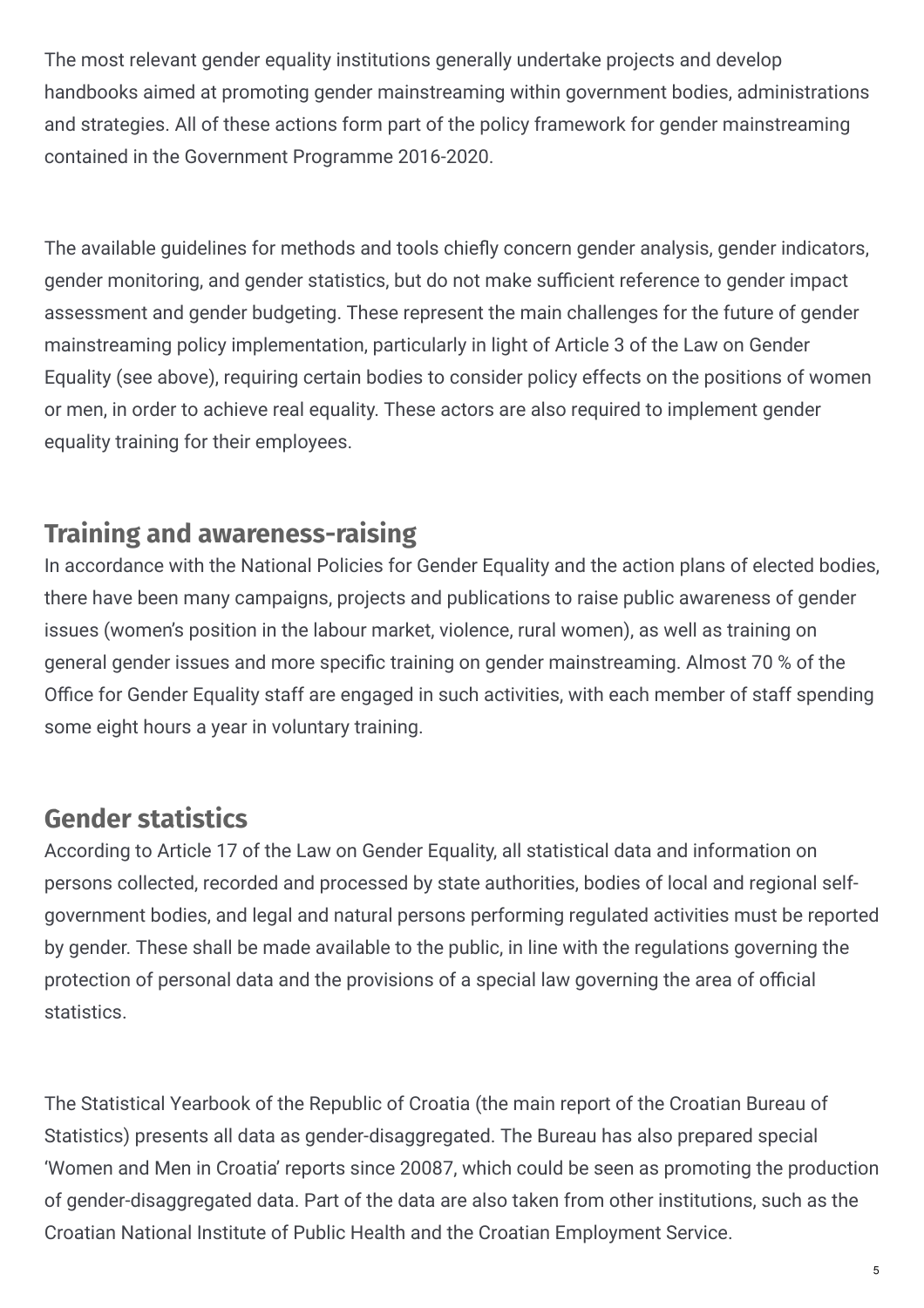## **Good practices**

Browse all Croatia good [practices](https://eige.europa.eu/gender-mainstreaming/countries/browse/croatia?tp[]=good_practice)

## **References**

Bureau of Statistics of the Republic of Croatia (2008). Women and Men in Croatia. Annual edition from 2008 (Žene i muškarci u [Hrvatskoj,](http://www.dzs.hr/Hrv/publication/men_and_women.htm) od 2008). Available in Croatian.

Committee on the Elimination of Discrimination against Women (2015). Concluding [observations](http://tbinternet.ohchr.org/_layouts/15/treatybodyexternal/Download.aspx?symbolno=CEDAW/C/HRV/CO/4-5&Lang=En). CEDAW/C/HRV/CO/4-5.

Council of Europe [Directorate-General](http://rm.coe.int/1680599885) Human Rights and Rule of Law (2009). Gender Budgeting: Practical Implementation. Available in English.

Gender Equality [Ombudsperson](http://www.prs.hr/attachments/article/1555/01_IZVJESCE_2014_CJELOVITO.pdf) of the Republic of Croatia (2015). Report on the work of the Gender Equality Ombudsman for 2014.

Government of the Republic of Croatia, Office for Gender Equality (2019). Annual Plan of Office for Gender Equality for 2019 (Godišnji plan Ureda za [ravnopravnost](http://ravnopravnost.gov.hr/UserDocsImages//dokumenti/Izvje%C5%A1%C4%87a URS/2019//Godi%C5%A1nji plan URS-a za 2019.pdf) spolova za 2019). Available in Croatian.

[Government](http://ravnopravnost.gov.hr/UserDocsImages/dokumenti/Projekt Podr%C5%A1ka ravnopravnosti spolova/Priru%C4%8Dnik o rodno osvije%C5%A1tenoj politici i promicanju ravnopravnosti spolova - za suce-sutkinje, sudske savjetnike-ce i odvjetnike-ce.pdf) of the Republic of Croatia, Office for Gender Equality (2017). Gender Equality Law in Practice: Handbook for judges, court counsellors and lawyers. Available in Croatian.

6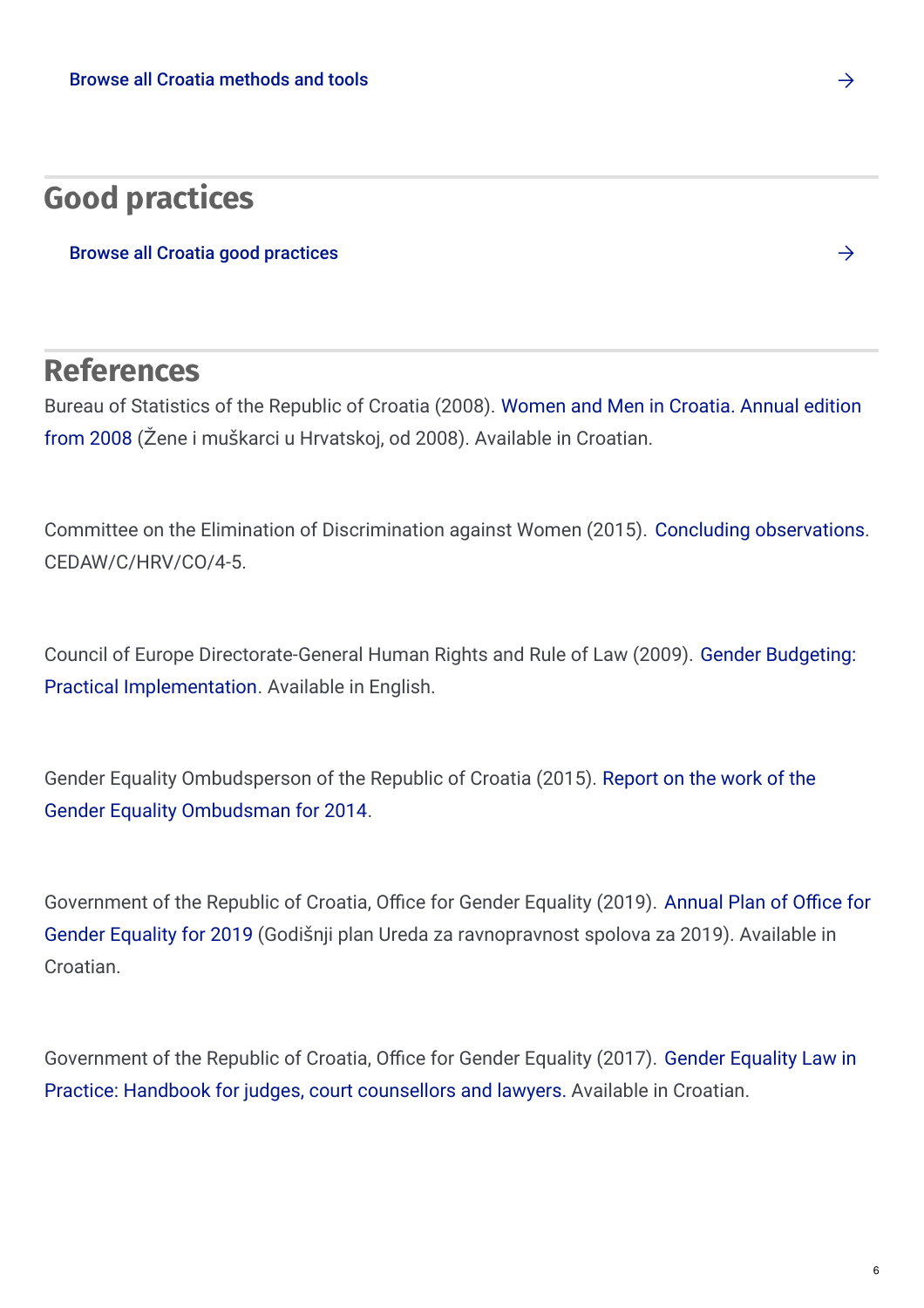Government of the Republic of Croatia, Office for Gender Equality (2014). Report on the [implementation](http://ravnopravnost.gov.hr/UserDocsImages//arhiva/images/pdf//Izvje%C5%A1%C4%87e o provedbi Nacionalne politike za ravnopravnost spolova 2011.- 2015. u razdoblju od 2011. do 2013.pdf) of National Policy for Gender Equality 2011-2015 between 2011 and 2013. Available in Croatian.

Government of the Republic of Croatia, Office for Gender Equality (2014). Report of the Republic of Croatia on the application of the Beijing Declaration and Platform for Action, 1995, and results of the 23rd Special Sessions of the General Assembly of the UN, [2000-Beijing](http://ravnopravnost.gov.hr/UserDocsImages/arhiva/images/pdf/Izvje%C5%A1%C4%87e Republike Hrvatske o primjeni Pekin%C5%A1ke deklaracije i Platforme za djelovanje %E2%80%93 Peking 20.pdf) +20. Available in Croatian.

[Government](http://ravnopravnost.gov.hr/UserDocsImages/arhiva/images/pdf/National Policy for Gender Equality 2011-2015.pdf.O/4-5&Lang=En) of the Republic of Croatia, Office for Gender Equality (2011). National Policy for Gender Equality for the period 2011- 2015. Available in Croatian.

Government of the Republic of Croatia, Office for Gender Equality. National Policy for Gender Equality 2011-2015 (Nacionalna politika za [ravnopravnost](http://ravnopravnost.gov.hr/UserDocsImages/arhiva/images/pdf/National Policy for Gender Equality 2011-2015.pdf) spolova 2011-2015). Available in English.

Government of the Republic of Croatia, Office for Gender Equality. Law on Gender Equality, 2003, 2008, 2017 (Zakon o [ravnopravnosti](http://ravnopravnost.gov.hr/UserDocsImages//dokumenti/Zakoni/2018//Zakon o ravnopravnosti spolova HRV.pdf) spolova, 2003, 2008, 2017). Available in Croatian.

Government of the Republic of Croatia, Office for Gender Equality and Institute for Health and Social Welfare of the Republic of Finland (2017). Handbook on Gender [Mainstreaming](http://ravnopravnost.gov.hr/UserDocsImages/dokumenti/Projekt Podr%C5%A1ka ravnopravnosti spolova/Priru%C4%8Dnik o rodno osvije%C5%A1tenoj politici i promicanju ravnopravnosti spolova - za koordinatore-ice u tijelima dr%C5%BEavne uprave.pdf) Policy and Promotion of Gender Equality - A Guide for Coordinators in State Administration Bodies (Priručnik o rodno osviještenoj politici i promicanju ravnopravnosti spolova- Priručnik za koordinatore/ice u tijelima državne uprave). Available in Croatian.

Parliament of the Republic of Croatia (2001). National Policy for the Promotion of Gender Equality with the National Policy [Implementation](http://ravnopravnost.gov.hr/UserDocsImages/arhiva/preuzimanje/dokumenti/nac_strat/Nacionalna politika za promicanje ravnopravnosti spolova 2001.-2005.pdf) Programme for the Promotion of Gender Equality in the Republic of Croatia from 2001 to 2005 (Nacionalna politika za promicanje ravnopravnosti spolova, s programom provedbe nacionalne politike za promicanje ravnopravnosti spolova u Republici Hrvatskoj od 2001. do 2005. Godine). Available in Croatian.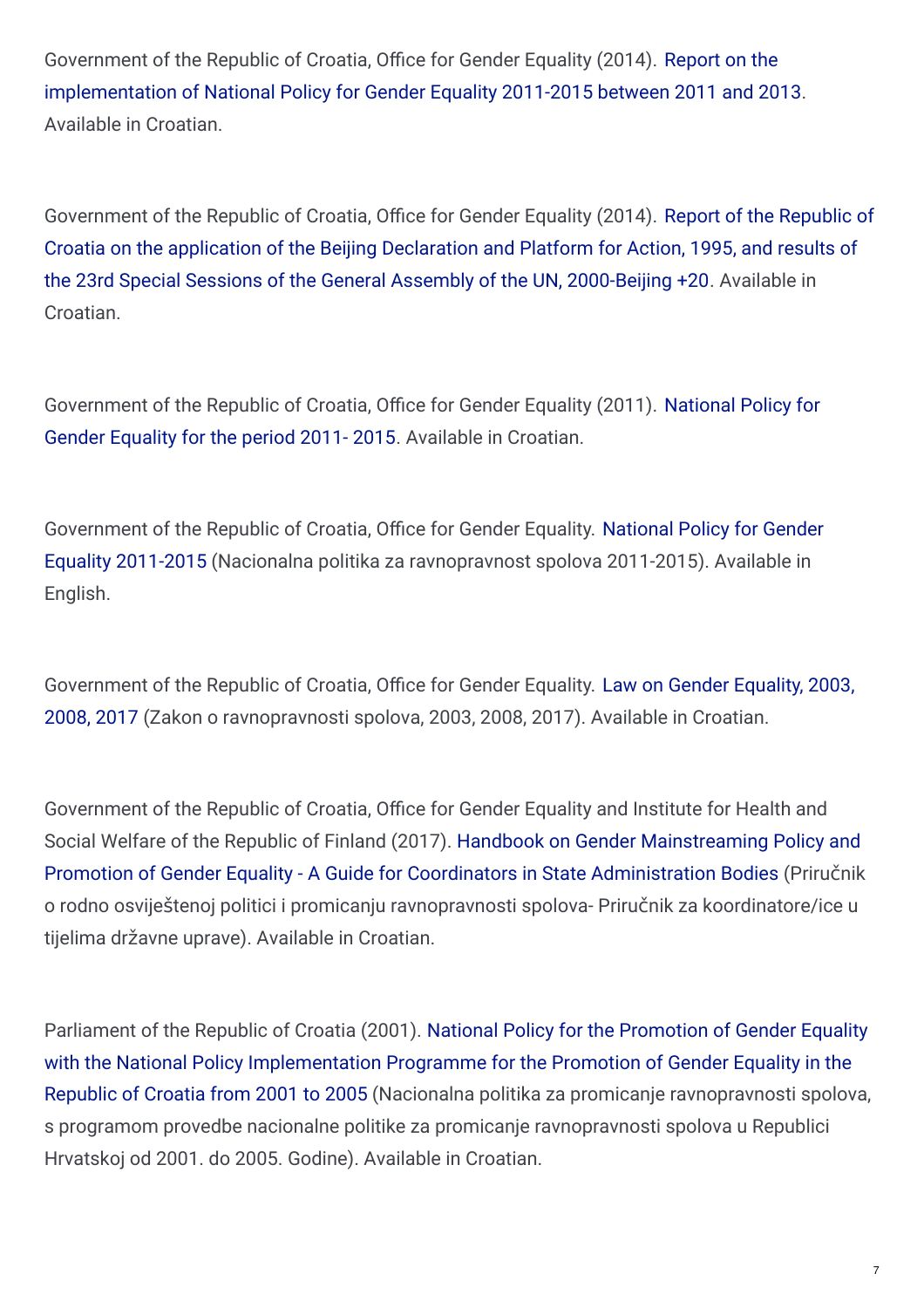[Statistical](http://www.dzs.hr/Hrv/Publication/stat_year.htm) Yearbook of the Republic of Croatia (Statistički ljetopis Republike Hrvatske).

#### **Endnotes**

1 [https://www.europarl.europa.eu/RegData/etudes/STUD/2017/596803/IPOL\\_STU\(2017\)596](https://www.europarl.europa.eu/RegData/etudes/STUD/2017/596803/IPOL_STU(2017)596803_EN.pdf) 803\_EN.pdf

2 Directive 2006/54/EC of the European Parliament and of the Council on the implementation of the principle of equal opportunities and equal treatment of men and women in matters of employment and labour; Directive 2010/41/EU of the European Parliament and of the Council on the application of the principle of equal treatment for men and women who are selfemployed; Council Directive 2000/78/EC establishing a general framework for equal treatment in employment and occupation; Council Directive 1992/85/EEC on the introduction of measures to encourage improvements in the safety and health at work of pregnant workers and workers who have recently given birth.

3 Council Directive 2004/113/EC on the implementation of the principle of equal treatment for men and women in access to and supply of goods or services; Council Directive 79/7/EEC on the gradual implementation of the principle of equal treatment for men and women in matters of social security.

4 Parliament of the Republic of Croatia (2001). Policy for the Promotion of Gender Equality with the National Policy [Implementation](http://ravnopravnost.gov.hr/UserDocsImages/arhiva/preuzimanje/dokumenti/nac_strat/Nacionalna politika za promicanje ravnopravnosti spolova 2001.-2005.pdf) Programem for the Promotion of Gender Equality in the Republic of Croatia from 2001 to 2005 (Nacionalna politika za promicanje ravnopravnosti spolova, s programom provedbe nacionalne politike za promicanje ravnopravnosti spolova u Republici Hrvatskoj od 2001. do 2005. Godine). Available in Croatian.

5 [Government](http://ravnopravnost.gov.hr/UserDocsImages/arhiva/images/pdf/National Policy for Gender Equality 2011-2015.pdf) of the Republic of Croatia, Office for Gender Equality (2011). National Policy for Gender Equality for the period 2011- 2015. Available in English.

6 Committee on the Elimination of Discrimination against Women (2015). Concluding observations. [CEDAW/C/HRV/CO/4-5,](http://tbinternet.ohchr.org/_layouts/15/treatybodyexternal/Download.aspx?symbolno=CEDAW/C/HRV/CO/4-5&Lang=En) p. 3.